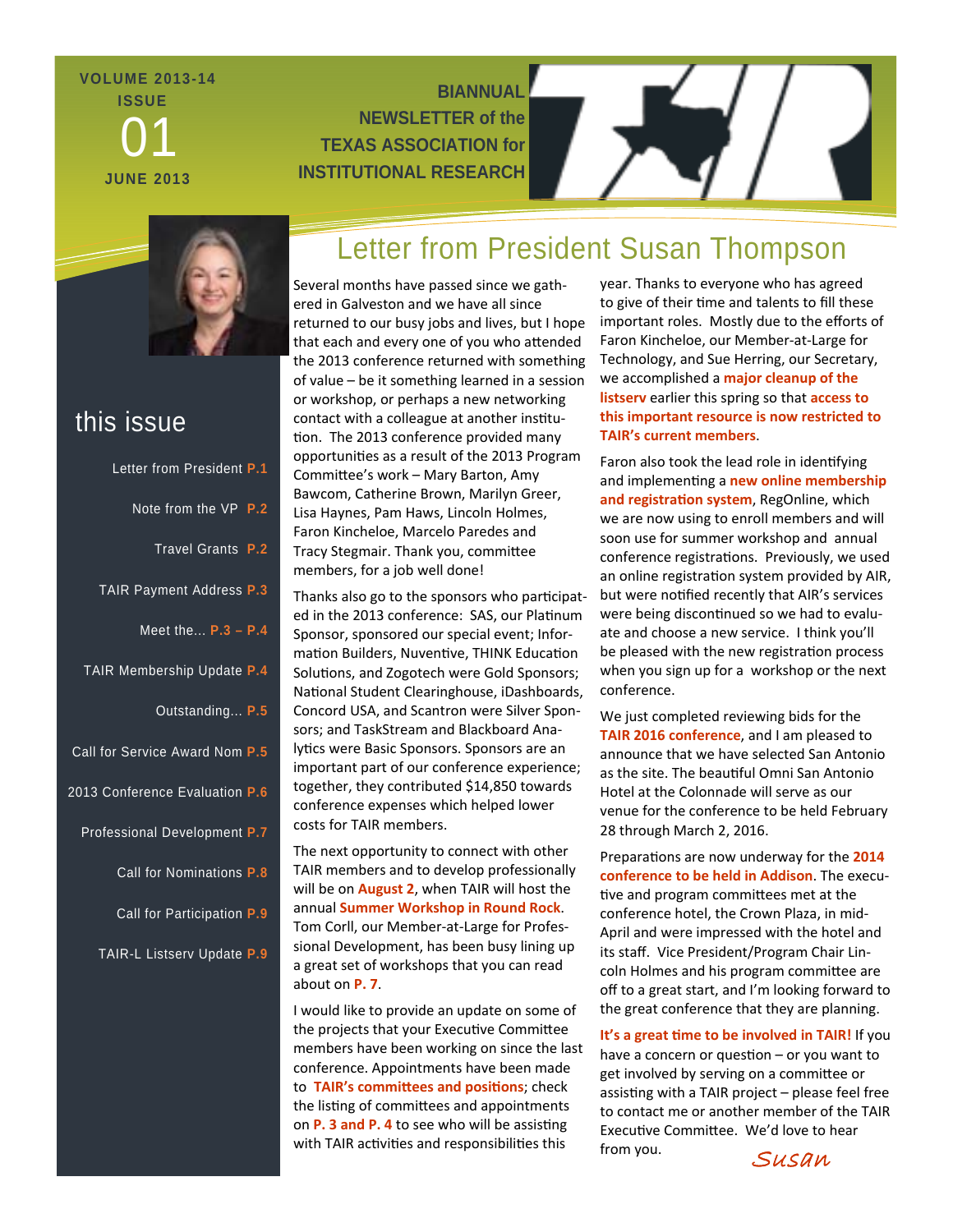

# **A Note from Lincoln Holmes Vice President/Program Chair**

I had a wonderful time in Galveston at the 35<sup>th</sup> Annual TAIR Conference and would like to thank each of the TAIR members who volunteered their time to make it such a success. Thanks also go out to all of you who took the time to prepare for and make a presentation at the conference.

Now it's Ɵme to look ahead to the **next annual TAIR conference**, which will be held at the **Crowne Plaza Hotel ‐ Galleria in Addison on February 19 – 21, 2014**! The theme for the 2014 conference will be **"Big Data for Big Decisions in Big D."** Faron Kincheloe from Baylor University suggested this theme. Congratulations, Faron! We are planning to do it up BIG in the Big D.

With the help of creative minds and thinking outside the box, we are producing a wondrous special event in a luxurious space provided by the hotel. The only mystery at this conference will be the magic performed on stage and live at your table. While spending the evening being mystified and amazed, we will also enjoy a great meal, great company, and some wonderful music.

Pre‐conference workshops will be held at the hotel. With the ample space available, Tom Corll and his Professional Development Committee will be able to provide a variety of workshops so that there should be something for everyone! This year we will introduce a series of short workshops designed to provide you with a lot of information in a quicker format for those of you that want to get the infor‐ mation and move on to other things.

**Travel grants will be available** once again for those who need some help in attending the conference. **See side bar** for details about how to apply.

The Program Committee met in April to begin making the BIG plans for next year's conference. As done each year, we review the evalua‐ tions from previous conferences and try to incorporate suggestions when we can. We strive to offer a conference that delivers excellent professional development and net‐ working opportunities, as well as a chance for members to relax and enjoy the compa‐ ny of their colleagues and friends. To this end, there are **several exciƟng changes that will be introduced this year** and hopefully they will be well‐received and beneficial to all. We will have an opening general session separate from the first luncheon. One of the biggest changes this year involves a transfor‐ mation of the traditional Roundtables. Instead of having their own timeslot, they will be offered alongside the concurrent sessions and may include the traditional roundtable discussions, panel discussions, or working sessions. These may be presented by a team of colleagues or by individual dis‐ cussion leaders as in the past. We will also make changes to the sponsor area and try to increase the number of sponsors and the amount of donations we receive from them.

What has made TAIR great for 36 years has been the willingness of its members to share their knowledge and ideas with others. I would like to encourage each of you to **consider making a presentaƟon**. Please feel free to **contact me, Kara Larkan‐Skinner (Concurrent Sessions Chair) or Jessica Smith (Roundtables Chair) if you have any quesƟons or concerns about presenƟng at the conference**. The deadline to submit a proposal for presenting at the conference is **August 31, 2013.**

I look forward to seeing you in Addison!

Lincoln

# **TAIR Travel Grants**

**TAIR wants to be sure that funding issues are not the reason that you or your staff will miss TAIR 2014.** 

**Travel grants at \$300 each will be awarded to help cover expenses. These grants are available to both active members and those becoming new members in 2014.** 

**The deadline to make an application is December 15, 2013.** 

**The TAIR Travel Grant Application and directions are available at**  http://www.texas-air.org/ assets/pdf/ Travel\_Grants\_Application.pdf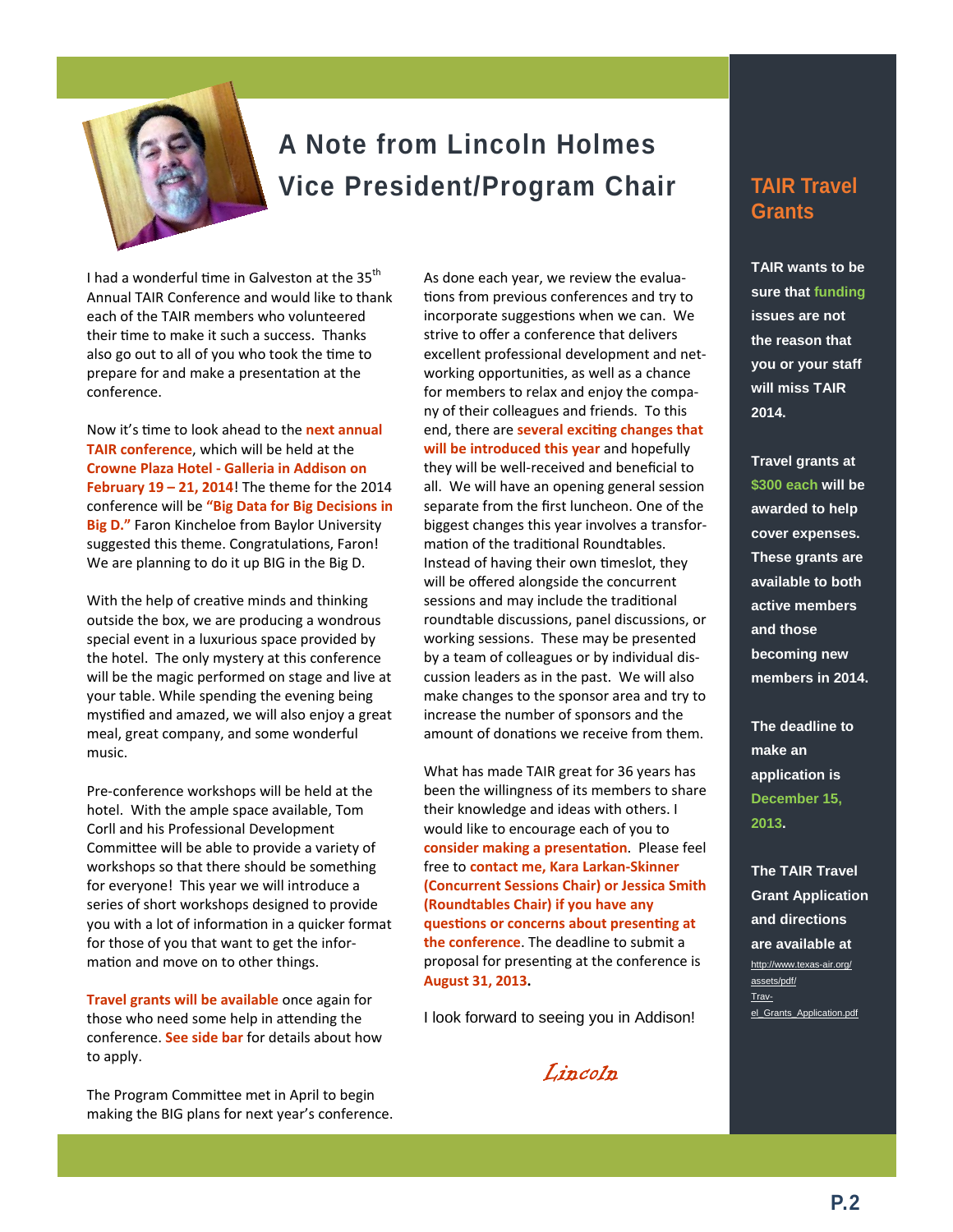# **Meet the Executive Committee: Immediate Past President:**

**President:** 

**Susan Thompson**  Texas State University San Marcos, Texas (512) 245-2348 susan@txstate.edu

**Vice President: Lincoln Holmes** 







**Secretary: Sue Herring**  Baylor University Waco, Texas (254) 710-8836 sue\_herring@baylor.edu



**Treasurer: Tracy Stegmair**  Texas Woman's University Denton, Texas (940) 898-3021 tstegmair@mail.twu.edu

# **Appointments:**

**TAIR-L Manager and Webmaster: Faron Kincheloe,** Baylor University

**Liaison to AIR: Susan Thompson,** Texas State University

**Newsletter Editor: Pamela Johnson,** LeTourneau University **Carol Tucker**  University of Houston-Downtown Houston, Texas (713) 221-8269 tuckerca@uhd.edu

**Member-at-Large, Professional Development: Tom Corll**  Midland College Midland, Texas (432) 685-5540 tcorll@midland.edu

**Member-at-Large, Technology: Faron Kincheloe**  Baylor University Waco, Texas (254) 710-8835









# **TAIR Payment Address**

TAIR elects a new Treasurer every other year and with each new Treasurer comes a new payment address. Those of us who work at institutions with accounting information systems may have an outdated TAIR address on file, and when payments are mailed to that outdated address it creates extra work for the Treasurer. In some cases, this may result in a payment that gets lost during the forwarding process.

Tracy Stegmair is our new Treasurer and will serve for the next two years, so this is a good time to ensure that the address you have on file for TAIR is up-to-date. Please take a moment to check or to ask your administrative assistant to verify the TAIR payment address on file with your institution. The current payment address is:

> TAIR Attn: Tracy Stegmair P.O. Box 425765 Denton, TX 76204-5765

If you have any questions about TAIR payments or other financial concerns, please contact Tracy Stegmair at tstegmair@twu.edu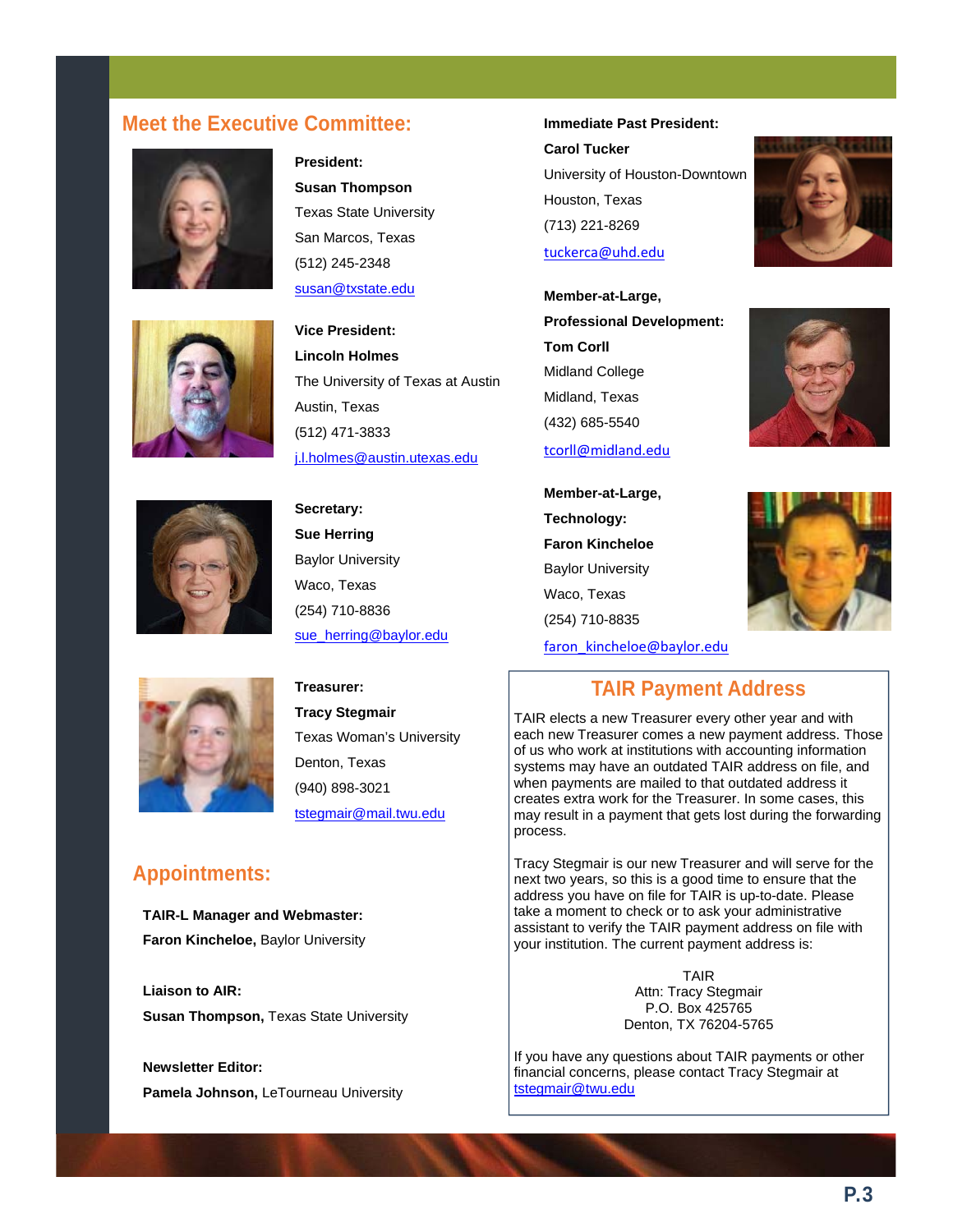# **TAIR 2014 Program Committee: Elected Committee:**

**Program Chair: Lincoln Holmes**, The University of Texas at Austin **Concurrent Sessions: Kara Larkin‐Skinner**, Our Lady of the Lake University **EvaluaƟons: Rick Leyva**, El Centro College **General Sessions: Verna Dewees**, Texas A&M University System (Retiree) **Local Arrangements: Mary Barton**, University of North Texas **Program Brochure: Lisa Haynes**, Texas Woman's University **Roundtables: Jessica Smith**, Amarillo College **Session Coordinators: Rebecca Richter**, Temple College **Special Interest Groups: Vanessa Sansone**, The University of Texas at San Antonio **Sponsors: Phil Rhodes**, Houston Baptist University

> **Dave Downing**, recipient of Service Recognition, and **Carol Tucker**



### **Nominating Committee**

**Carol Tucker**, University of Houston‐Downtown (Chair) **Cathy Delgado**, The University of Texas System **Dave Downing**, University of North Texas **Soon Merz**, AusƟn Community College System **Kate Proff**, Texas State University

### **Appointed Committees:**

#### **Data Advisory Committee**

**Vicki West**, Texas Tech University (Chair) **Ben Cox**, Texas State Technical College, Waco **Dennis Ignatenko**, The University of Texas at Arlington **Tessa Mathews**, Wharton County Junior College **Roy MaƩhew**, The University of Texas at El Paso **Lisa McCarty, Abilene Christian University Martha Oburn**, Houston Community College **Phil Rhodes, Houston Baptist University Julie Thomas**, Southwest Texas Junior College **Dean Williamson**, Prairie View A&M University

#### **Financial Review Committee**

**Jim O'Donnell,** Mountain View College (Chair) Members to be appointed

#### **Professional Development CommiƩee**

**Tom Corll**, Midland College (Chair) **Joe Meyer**, Texas State University **Phil Rhodes**, Houston Baptist University

#### **Awards CommiƩee**

**Carol Tucker**, University of Houston‐Downtown (Chair) Members to be appointed

# **TAIR Membership Update**

Membership in TAIR is maintained on an annual basis, with the annual TAIR conference marking the start of the mem‐ bership year. Benefits of a TAIR membership include a subscription to TAIR-L, TAIR's discussion list (where members can share information and solicit advice on projects), and discounted fees for TAIR's summer professional development workshops. Currently, TAIR has 247 members representing institutions and agencies statewide.

### **TAIR 2013 Membership by InsƟtuƟonal/OrganizaƟonal Category**

| Category       | <b>Count of Members</b> | <b>Percent of Members</b> |
|----------------|-------------------------|---------------------------|
| 4 Year Public  | 115                     | 47%                       |
| 2 Year Public  | 91                      | 37%                       |
| 4 Year Private | 21                      | 9%                        |
| Association    | 14                      | 6%                        |
| 2 Year Private | 3                       | 1%                        |
| Technical      | 3                       | 1%                        |
| Total          | 247                     | 100%                      |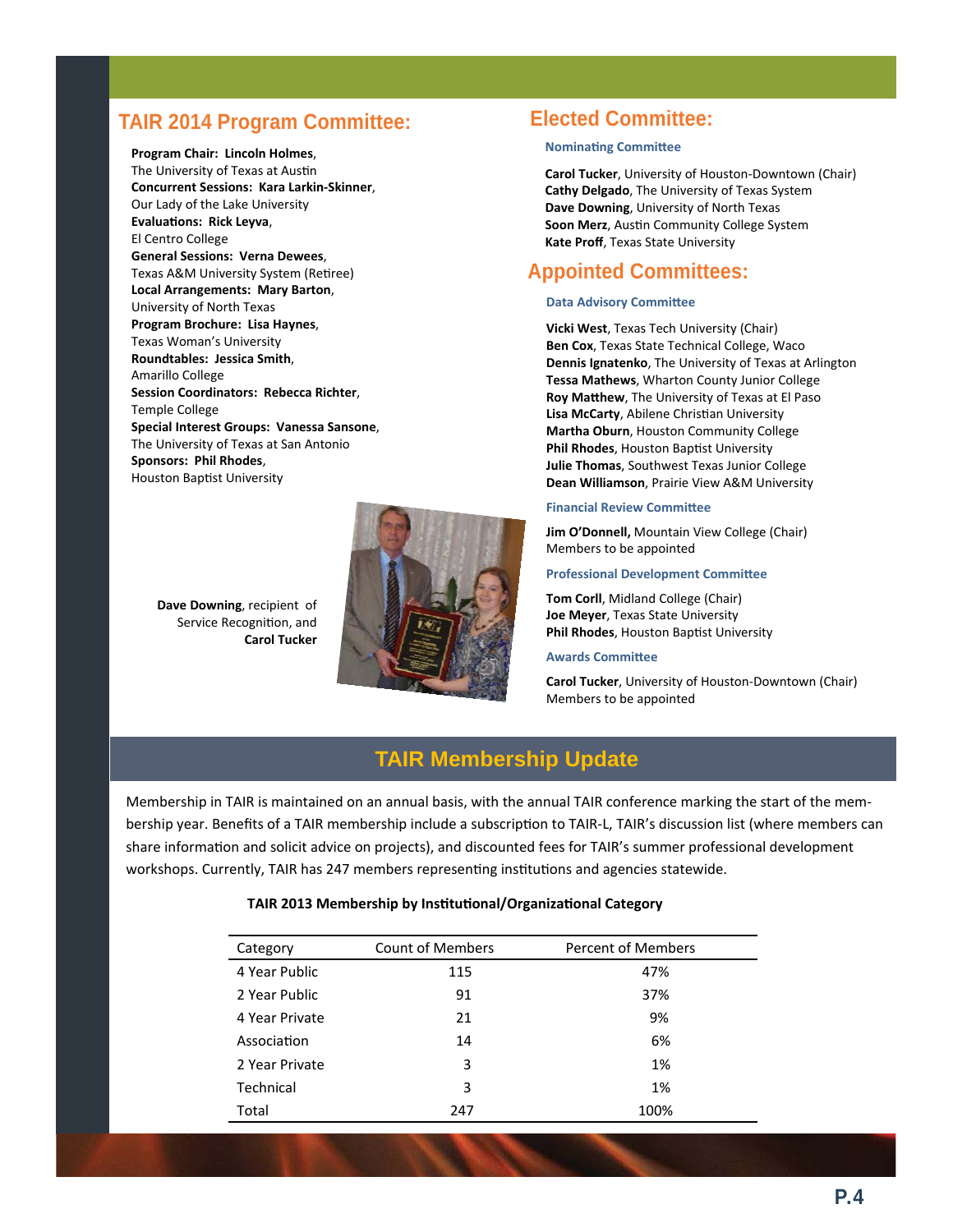# **Outstanding...**



### **Awards CommiƩee News**

Darline Morris, TAIR Past President 2012-2013, served as the Awards Committee Chair going into the conference and was assisted in the selection of awards by Danica Frampton, Ruben Garcia, and Tom Martin.

They reviewed all submitted Fact Books and selected these winners:

Best Overall Fact Book: **Houston Community College**  Best Interactive Electronic Fact Book: **University of Texas at San Antonio**  Best Mini Fact Book: **Texas Tech University** 

After the conference, **Dr. Jason Simon** from the University of North Texas was selected as the **recipient of the Best Presentation award for TAIR 2013** for his presentation "Gathering Direct Evidence of Student Engagement via ID Card System". He will have an opportunity to present the TAIR Best Presentation at the Association for Institutional Research (AIR) Forum in Orlando, Florida in 2014.



# **Outstanding Service Award**

At the conclusion of the conference, **Dr. Marilyn Greer** was awarded the **Outstanding Service Award** for her extensive service to TAIR. She has been a member of TAIR for the past twenty years and has served in many different capacities, including Vice President/Program chair in 2003 and President in 2004. She has served as the Local Arrangements chair eight different times (including for the TAIR 2013 conference). She also serves as the pre-conference workshop presenter for the Newcomers workshop. Marilyn is also active with the Past Presidents. Thank you to Marilyn for her many years of service!

# **Outstanding Professional Practice Award(s)**

For several years, TAIR has conducted a Best Fact Book competition as our Outstanding Professional Practice Award. In order to keep up with the changing duties of IR offices and to be more inclusive of the innovative projects that many offices are doing, **we're expanding the competition** this year to allow for submissions of items besides **fact books**. This might include **reports, dashboards, or something else your office does well**. Please consider submitting something that your office is doing when we send out the call for participation.

# Call for TAIR **Outstanding** Service Award **Nominations**

The award is given to a member who has made a significant contribution to TAIR over an extended period of time.

A nominee must have been a TAIR member for at least five years and not a member of, nor a candidate for, the Executive Committee during the year nominated.

In addition, the nominee must meet at least three of the following four general criteria:

1. Has been a member of the TAIR Executive Committee, served on Program Committees, or presidential appointed committee;

2. Presented contributed sessions at TAIR conferences;

3. Organized, offered, or acted as a primary presenter in workshops or panels at the TAIR conferences;

4. Contributed in some other specific and significant ways that have advanced the purposes of TAIR.

This award is not given every year, but is a great honor when it is given. If there is someone who meets these criteria and should be recognized, please nominate them by sending their name and any supporting information to: Carol Tucker, Immediate Past President,

TuckerCa@uhd.edu. All nominations will close August 31, 2013.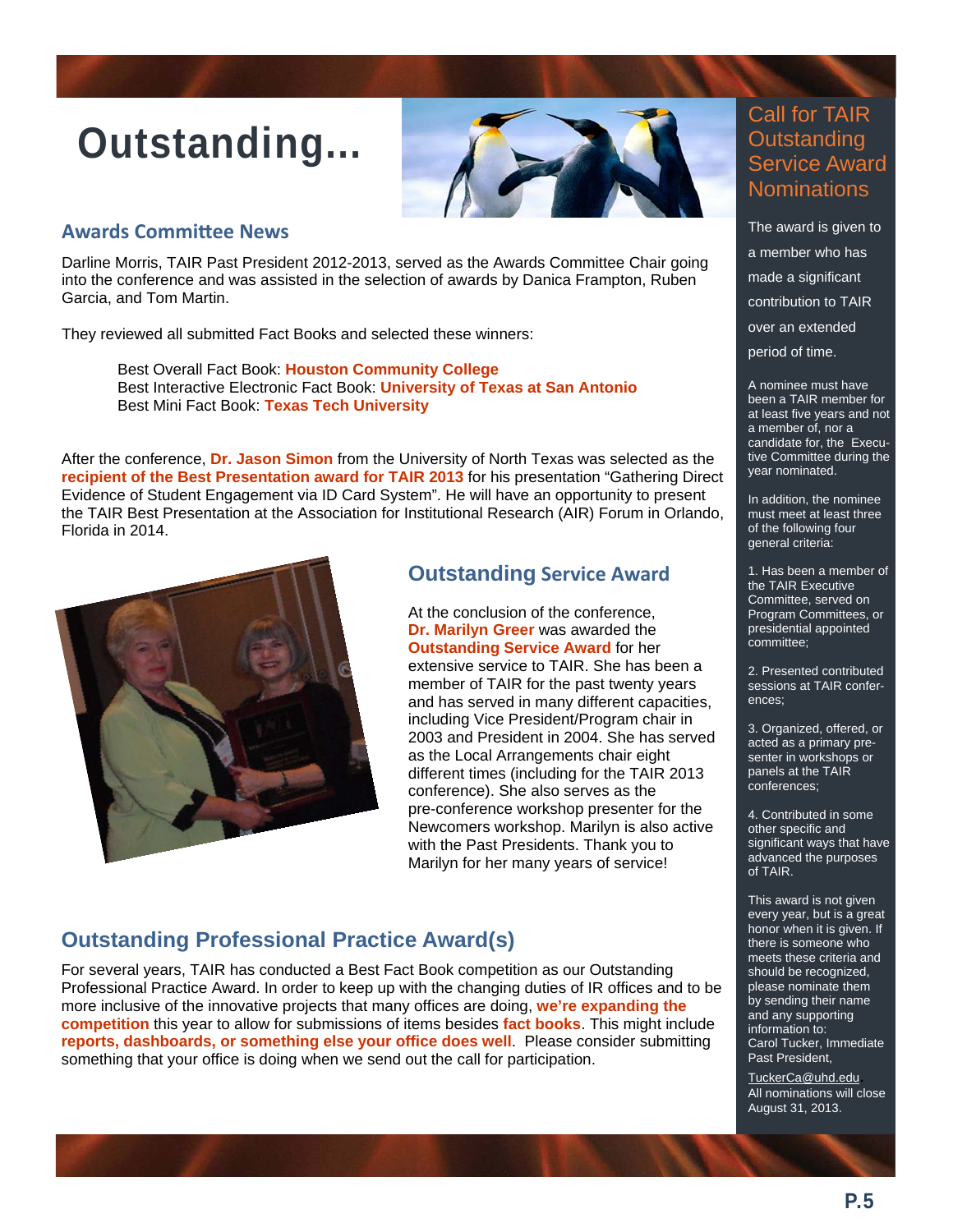

# **TAIR 2013 Conference Evaluation**

Links to the 2013 conference evaluation were emailed to conference attendees shortly after the conference ended; 94 responses were received by the March 1 deadline for a 47 percent response rate. Thanks to all who took the time to provide their opinion.

Evaluation of the conference was positive, with an overall evaluation score of 4.4 on a 5-point scale where 5=Excellent and 1= Very Poor. Individual components of the conference were rated using the same scale:

| <b>Program Activity/Component</b> | <b>Mean Rating</b> |
|-----------------------------------|--------------------|
| Events and Accommodations         | 4.5                |
| <b>Concurrent Sessions</b>        | 4.3                |
| SIG II                            | 4.2                |
| SIGI                              | 4.1                |
| Roundtables                       | 4.0                |
| <b>General Sessions</b>           | 3.9                |
| <b>Resource Fair/Sponsors</b>     | 3.3                |

The evaluation instrument included several items pertaining to each of the general areas listed in the above table and all items were rated at or above a 3.1. The results for each of the specific items as well as the comments that were received in response to open-ended prompts are being reviewed carefully by the 2014 Program Committee in order to make improvements, where possible.

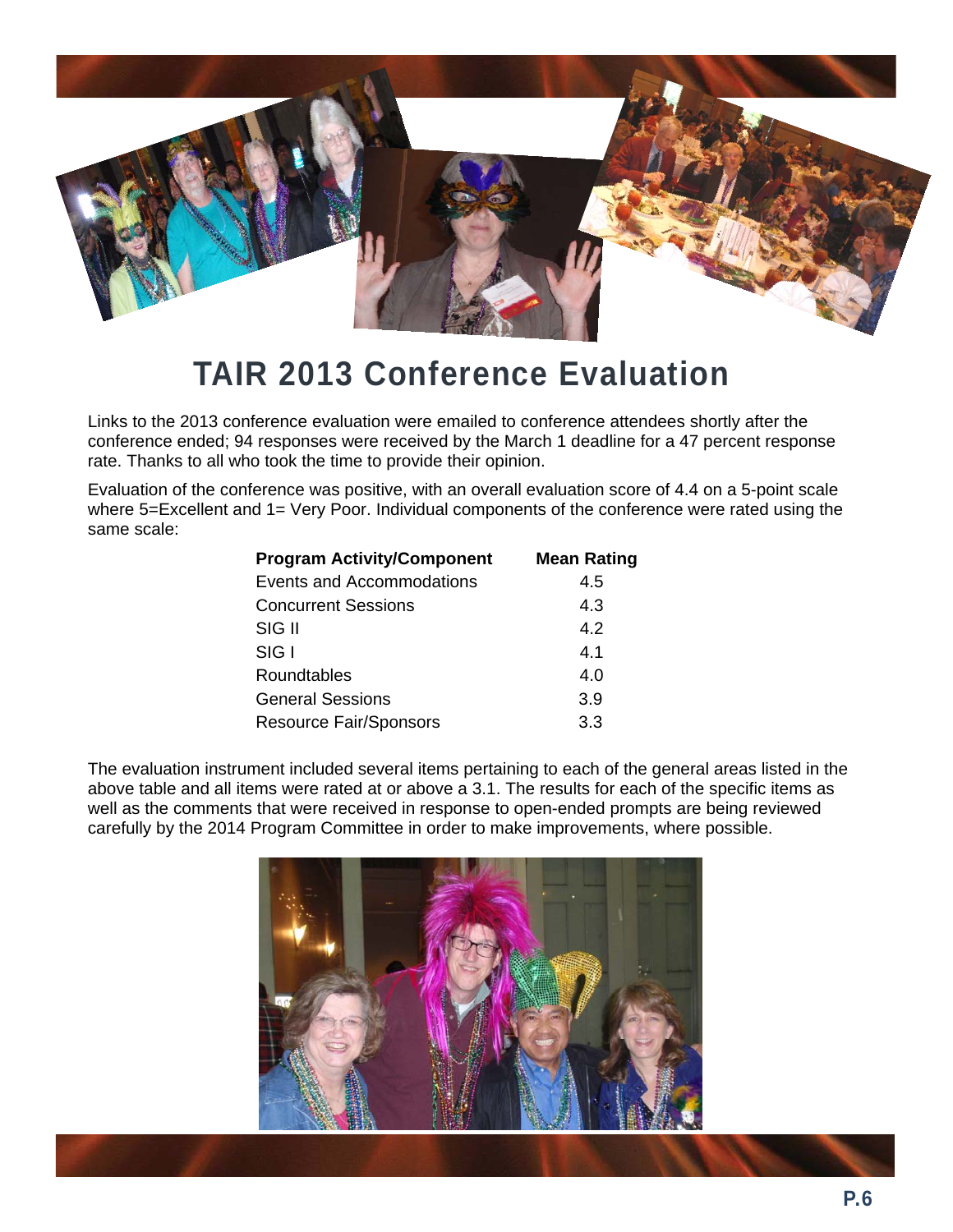

*Professional development should be continuous and on-going.* 

> **—Tom Corll, Member-at-Large for Professional Development**

Determining subject areas for professional development continues to be a challenge. At Galveston there were numerous workshop offerings and the **sessions were well-attended**. With an approximate attendance of 210 members, there were 98 duplicated pre-conference registrations. From an Institutional Research perspective, that means that approximately 47% of the members who attended the conference in Galveston also chose to attend a workshop. This accomplishment would not have been achievable without the efforts of the professional development committee, and the volunteers who gave of their time and experience. Thanks is extended to Kate Proff and Tracy Stegmair for their full-day workshop on SQL, Kara Larkin-Skinner who presented two workshops on developing measurable outcomes, Marilyn Greer for her continuous work with TAIR first-time attendees, and to Phil Rhodes for his tireless efforts toward helping many of us to become better organized.

This summer the TAIR Executive Committee will continue to provide opportunities for training in our career field. Your assistance, suggestions and support are always appreciated.

### **Annual TAIR Professional Development Summer Workshop Scheduled for Friday, August 2, 2013 Texas State University's campus in Round Rock, north of Austin**

This summer's workshop will provide opportunities for learning in several subject areas. As I mentioned in Galveston, Faron Kincheloe has volunteered to conduct two half-day workshops on the *R* statistical software program that is available for free via the Internet. The morning workshop will introduce programming and data manipulation using this software, and the afternoon session will cover graphical techniques using the *R* software. Attendees may take one or both of these workshops dependent upon your familiarity with the subject matter. Please note that there will be **limited seating capacity** for these workshops so if you are interested please plan to **register quickly**. The other four half-day workshops will include a presentation by the Texas Workforce Commission, some hands-on training in advanced Excel techniques, some entry level training on SAS software, and finally a panel discussion will be conducted to discuss the development of surveys, their uses, and various methods of reporting survey results. .

As we did last year, the summer workshop will be a one-day drive into the Round Rock area with several sessions occurring in the morning and several sessions presented in the afternoon. The cost of the workshop(s) includes a continental style breakfast and a catered lunch. For TAIR members the price for each half-day summer workshop will be \$30 per workshop, for non-members the cost will be \$40 per workshop. To register, go to www.regonline.com/tairsummer

Please feel free to contact me if you need further information. My office phone number is 432.685.5540, or you can send me an email inquiry at tcorll@midland.edu

I look forward to seeing many of you in Round Rock this summer!

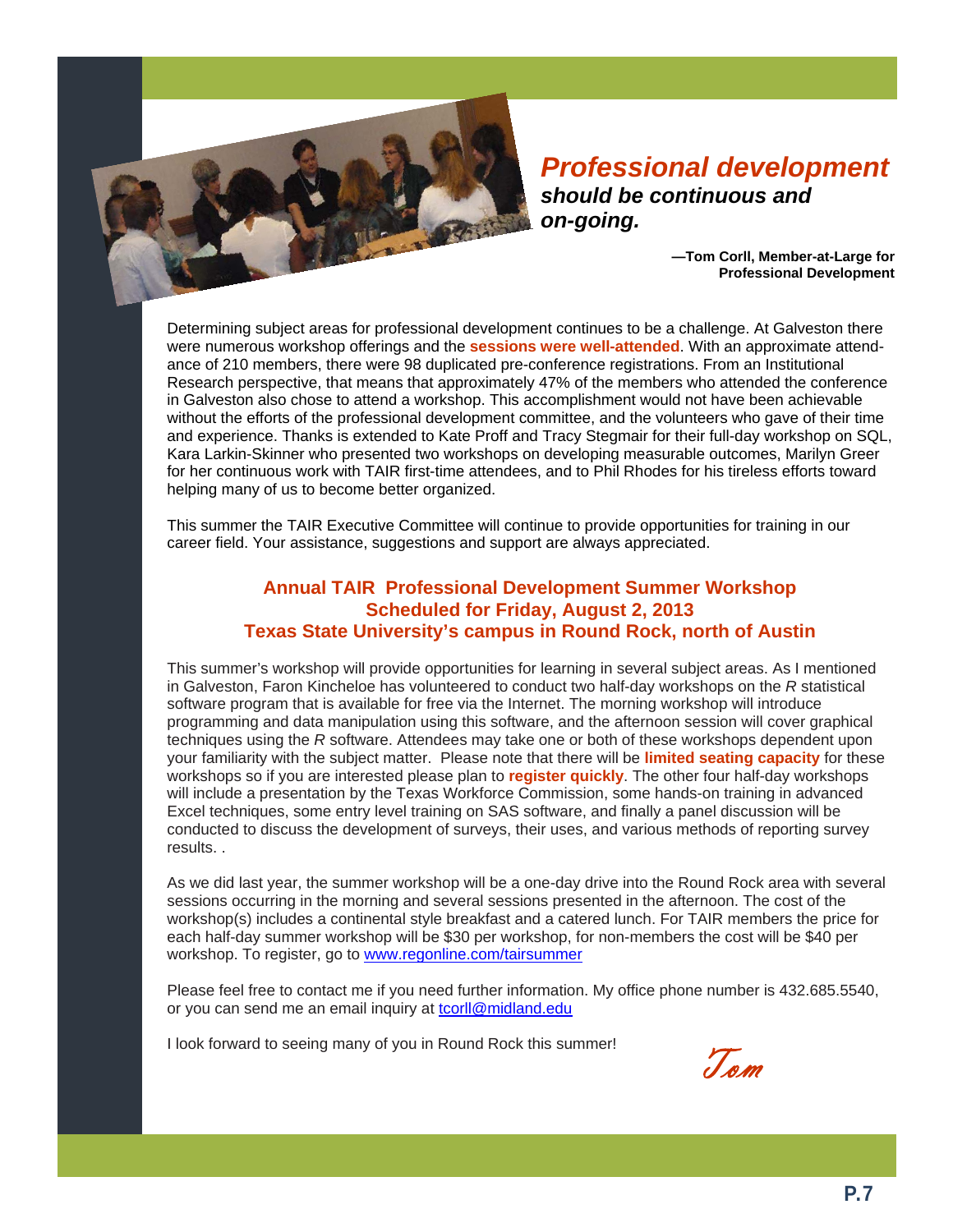# **Call for Nominations**

The TAIR Nominating Committee is calling for nominations for the following elected positions:

**TAIR Vice President/President-Elect** *–* this is a three year term:

- 2014-2015 Vice President and Program Chair for the 2015 TAIR Conference at the Ambassador Hotel in Amarillo
- 2015-2016 TAIR President
- 2016-2017 TAIR Immediate Past President

**TAIR Secretary** 2014 – 2016 **TAIR Member at Large for Professional Development** 2014 – 2016 **TAIR Nominating Committee Member** 2014 – 2015 (4 members will be elected)

Please take a few minutes to submit your recommendations to the TAIR Nominating Committee by clicking on the following link: http://www.regonline.com/TAIRcallfornominations

The **Vice President/President Elect, Secretary, and Member at Large for Professional Development serve on the TAIR Executive Committee**. These elected positions receive an opportunity to be involved in decision-making for upcoming conferences and are responsible for the smooth operations of the organization. There is work involved with each position, but these opportunities for service are very rewarding! One benefit is getting to know IR professionals from around the state as you help guide the future of TAIR.

The **Nominating Committee members** serve a one-year term and help to ensure that we have a full and qualified slate of candidates for the following year's election.

More information about the responsibilities of TAIR officers is available in the TAIR Officer's Guide, posted on the TAIR website at http://www.texas-air.org/officers/

**Feel free to nominate yourself if you are interested in serving for one of these positions.**

There are other opportunities during the year to get involved with TAIR, so please consider volunteering to serve on a committee or as a session facilitator!

**All nominations will close August 31, 2013.** 

**Linda Perez**, recipient of Service Recognition, and **Carol Tucker**